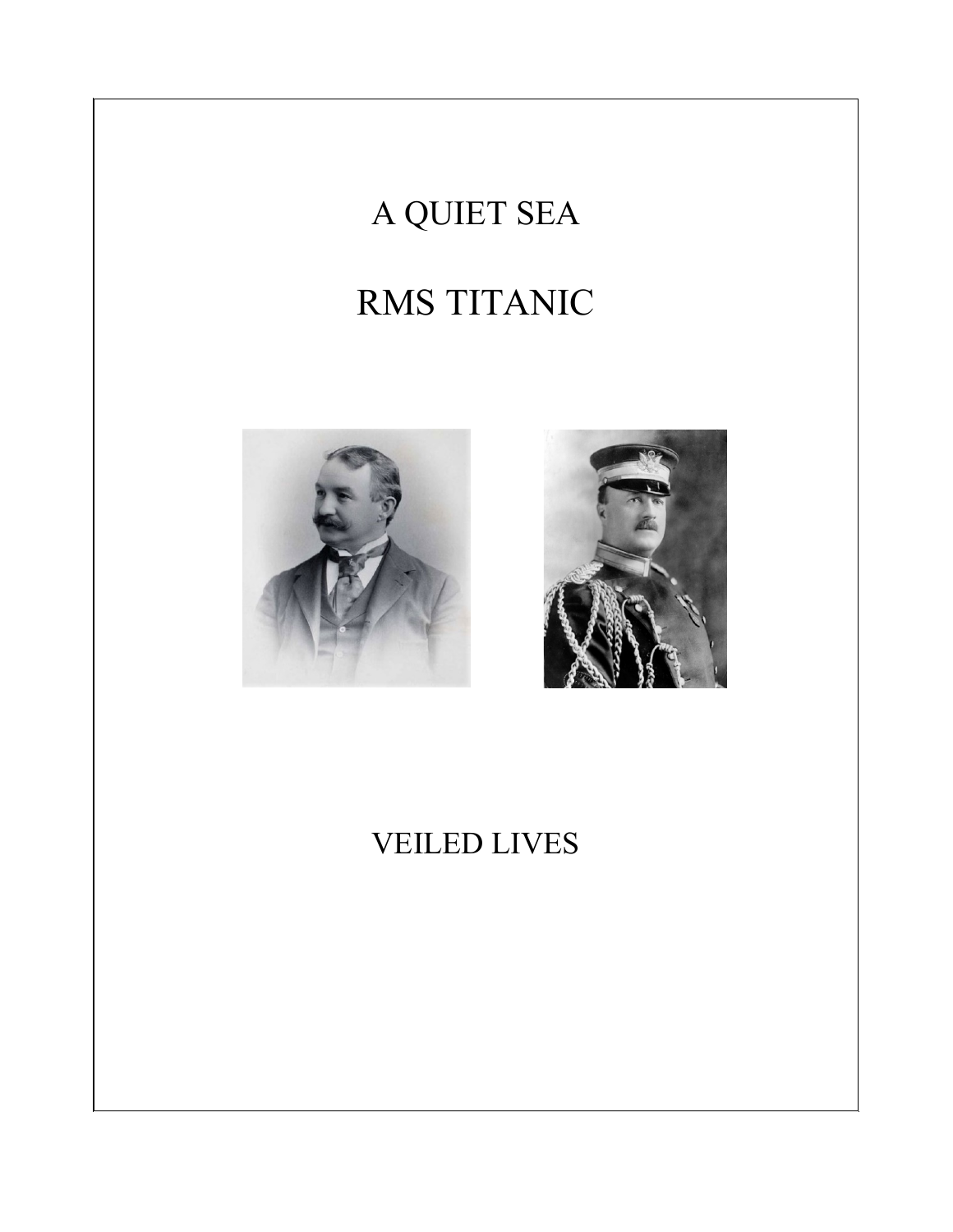## TITANIC: VEILED LIVES

In the early 20<sup>th</sup> century, non-traditional relationships, although not openly recognized, were quietly accepted in the upper classes; prodding into the personal lives of brilliant and distinguished people was considered unseemly. This unspoken agreement provided some sanctuary from the existing laws. Before the 16<sup>th</sup> century, erotic fluidity was more acceptable, but the 1533 Sodomy Laws of King Henry Vlll drove unconventional lifestyles underground, punishable by imprisonment and even execution. Hideous rituals, such as passing the hands of the corpse over young women's bosoms, were disguised as cures for various ailments to further justify the murders; this practice ceased in the 1820s. Evidence against the accused was generally sketchy, received through gossip, betrayal or invasive peering. Unwitting accomplices were also imprisoned. Violating "buggery" laws was a capital offense, punishable by death until 1861 (James Pratt and John Smith were the last two men executed in Britain in 1835). The Sodomy Laws were superseded by the Offences against the Person Act of 1828. The 1957 Wolfenden Committee Report decriminalized relationships previously deemed immoral and deserving of punishment. The Offences Act was finally repealed in England in 1967.





Credit: WOW Report **by John Singer Sargent** Credit: Wikipedia

### FRANKLIN MILLET

Franklin Davis Millet, the acclaimed and prolific American painter, was born in Massachusetts in 1848. As a teenager, he followed his father, a surgeon, into the Civil War as a drummer boy for the 60<sup>th</sup> Massachusetts Infantry Regiment. Mark Twain was his best man when he married Elizabeth Merrill in 1879. Other friends included sculptor Augustus St. Gaudens, members of Congress and the Supreme Court and President William Howard Taft. During the Russo-Turkish War in 1877, Millet was a combat artist for the *London Graphic* and was decorated by Russia for his courage under fire and care of the wounded. He covered the Spanish American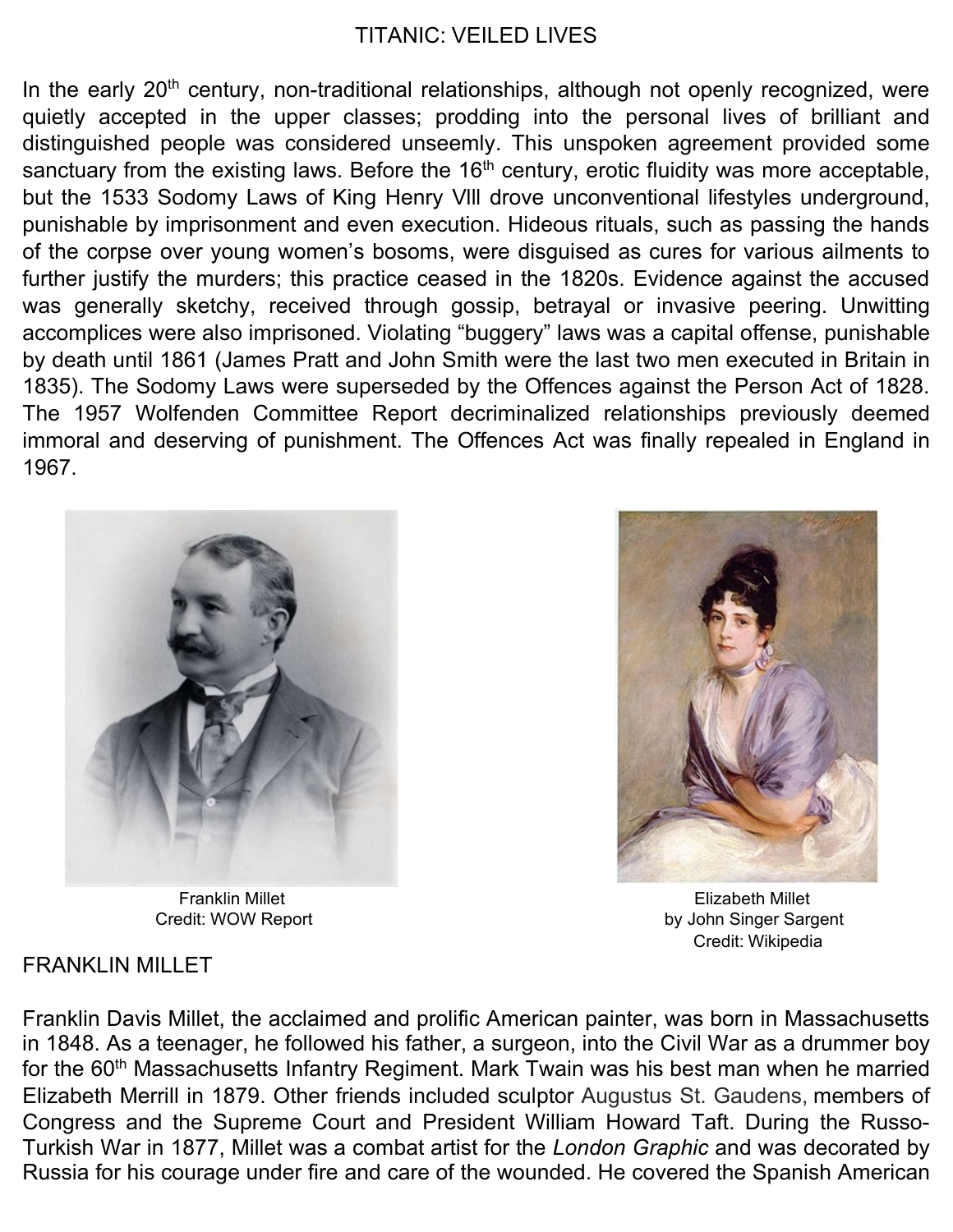War for several newspapers, wrote fiction and translated Tolstoy. In addition to these accomplishments, he helped found the School of the Museum of Fine Arts in Boston. Several years before his marriage, he had an intimate relationship with author Charles Warren Stoddard. When it became apparent that Stoddard didn't want a domestic relationship, Millet was devastated. It is not clear whether or not he had liaisons with other men during his marriage. However, around 1910, after his wife had moved to their home in Italy, he took up residence with Major Archibald Butt.



Major Archibald Butt Credit: Wikipedia

## ARCHIBALD BUTT

Major Archibald Willingham Butt, born 1865 in Georgia, was a valued military aide to presidents Theodore Roosevelt and William Howard Taft. After graduating from college in Tennessee, he reported for Southern newspapers and, along with a retired Confederate general, worked in the Mexican Embassy. Joining the army in 1898, Butt served first in the Spanish American War, then in the Philippines. Around 1908, he joined the Roosevelt administration. As the 1912 presidential election approached, he tried to remain neutral, as he had a good relationship with both Theodore Roosevelt and William Howard Taft, who were engaged in an intense feud. However, the clash took a serious toll on Butt's health. Millet interceded with Taft and suggested Butt join him for a 6-week tour of Europe. Major Butt left his position and took a working vacation, visiting various embassies and spending time with his brother in England. The European tour was newsworthy because of Butt's position as Taft's military aide. Butt also met with Pope Pius X and was to deliver a personal letter from the Pope to President Taft. At this time, Major Butt and Millet lived in a mansion in Washington, DC, where they threw large parties. Their guests included politicians, judges, President Taft and other Washington notables. Butt referred to Millet as, "my artist friend who lives with me." Given his choice of flamboyant clothing, Butt was considered something of a dandy, wearing a variety of outfits every day (he had taken 7 trunks of clothing on his European trip). Though it is reported that he hoped one day to marry, he remained a bachelor.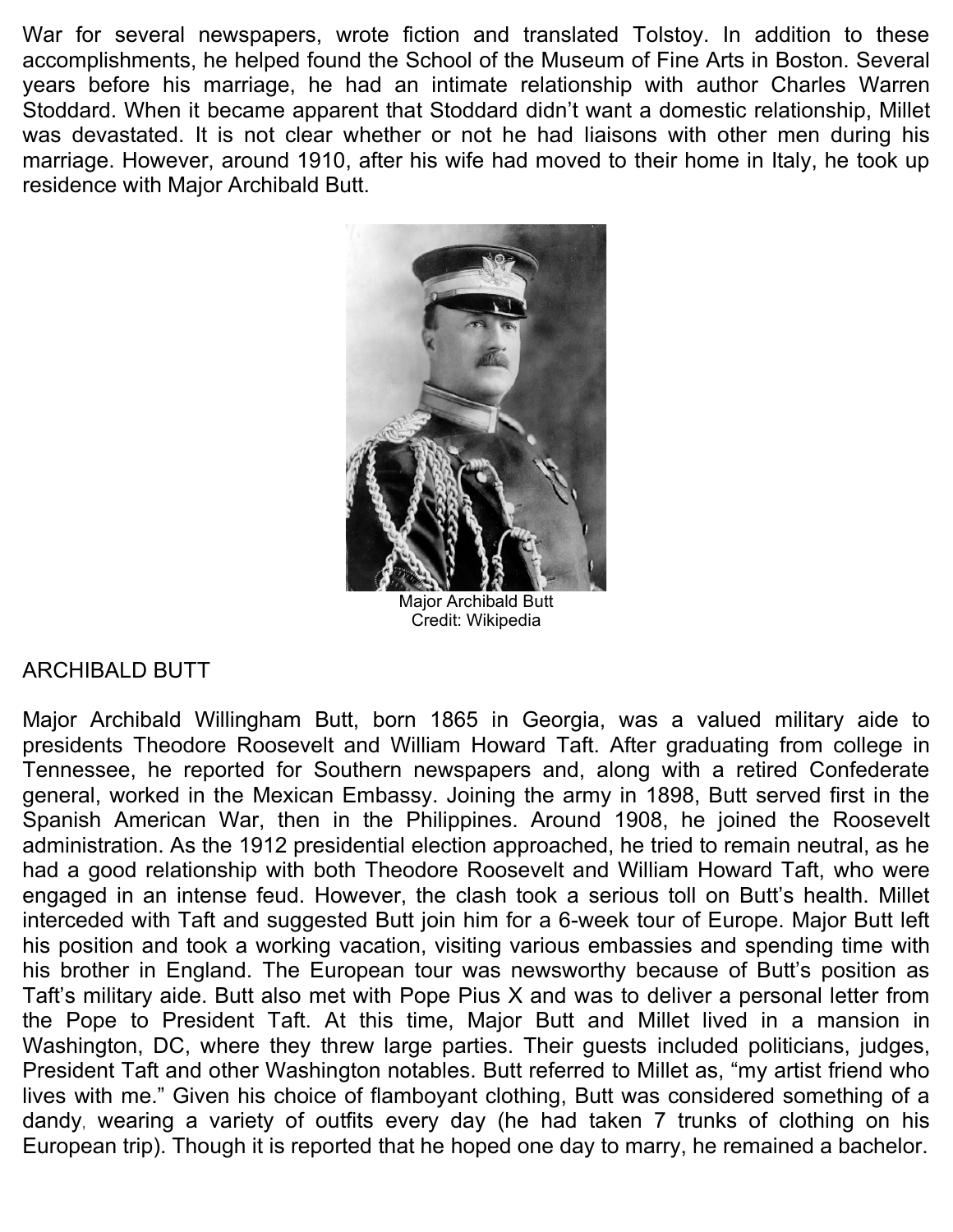## ON TITANIC

Records vary as to where Millet and Butt boarded Titanic (Southampton or Cherbourg) and whether together or separately. Millet seemed to loathe a particular class of passenger, writing to a friend from Queenstown, Ireland, where Titanic stopped before crossing for New York: "*Queer lot of people on the ship. There are a number of obnoxious, ostentatious American women, the scourge of any place they infest and worse on shipboard than anywhere".* Even pets and husbands didn't escape his wrath: *"Many of them carry tiny dogs, and lead husbands around like pet lambs."* The two men had separate cabins in First Class, enjoyed the ship's amenities and dined with Captain Smith. Late on the night of April 14, Butt and Millet were playing cards in the First-Class smoke room. Oblivious to the collision, they continued their game for another hour, until the increasingly perilous condition of the ship caught their attention. What they did then is uncertain. Millet was seen helping women and children into the lifeboats and giving his lifejacket to a woman entering a boat. He was reported to have survived but did not; the mortuary ship, Mackay Bennett, recovered his body. His remains were buried in Massachusetts. Mark Twain said of his friend, "Millet was the cause of lovable qualities in people, and he admired and loved those persons for the very qualities which he (without knowing it) had created in them." Major Butt's body was never recovered. A number of endings were reported, all heroic. In one, he calmly and politely escorted panicked women into lifeboats. In another, he stood guard over women and children with an iron bar, protecting them from desperate male steerage passengers. It also was said that he stood quietly on the sinking deck with millionaire John Jacob Astor. Admiral Dewey considered Butt one of nature's noblemen, and President Taft delivered a heartfelt eulogy for the aide whom he considered a son. To commemorate the two men, their friends provided funds for the Millet-Butt Memorial Fountain, erected in Washington, DC in 1913.



Ella Holmes (R) Marie Young (L) Credit: GSN

#### ELLA HOLMES

Ella Bertha Holmes was born in New York in 1856. Her father Edwin owned the Holmes Electric Protective Company, an early burglar alarm business in Boston. He moved his firm to Brooklyn, NY in 1859 and became very wealthy. When Holmes was 38, she married John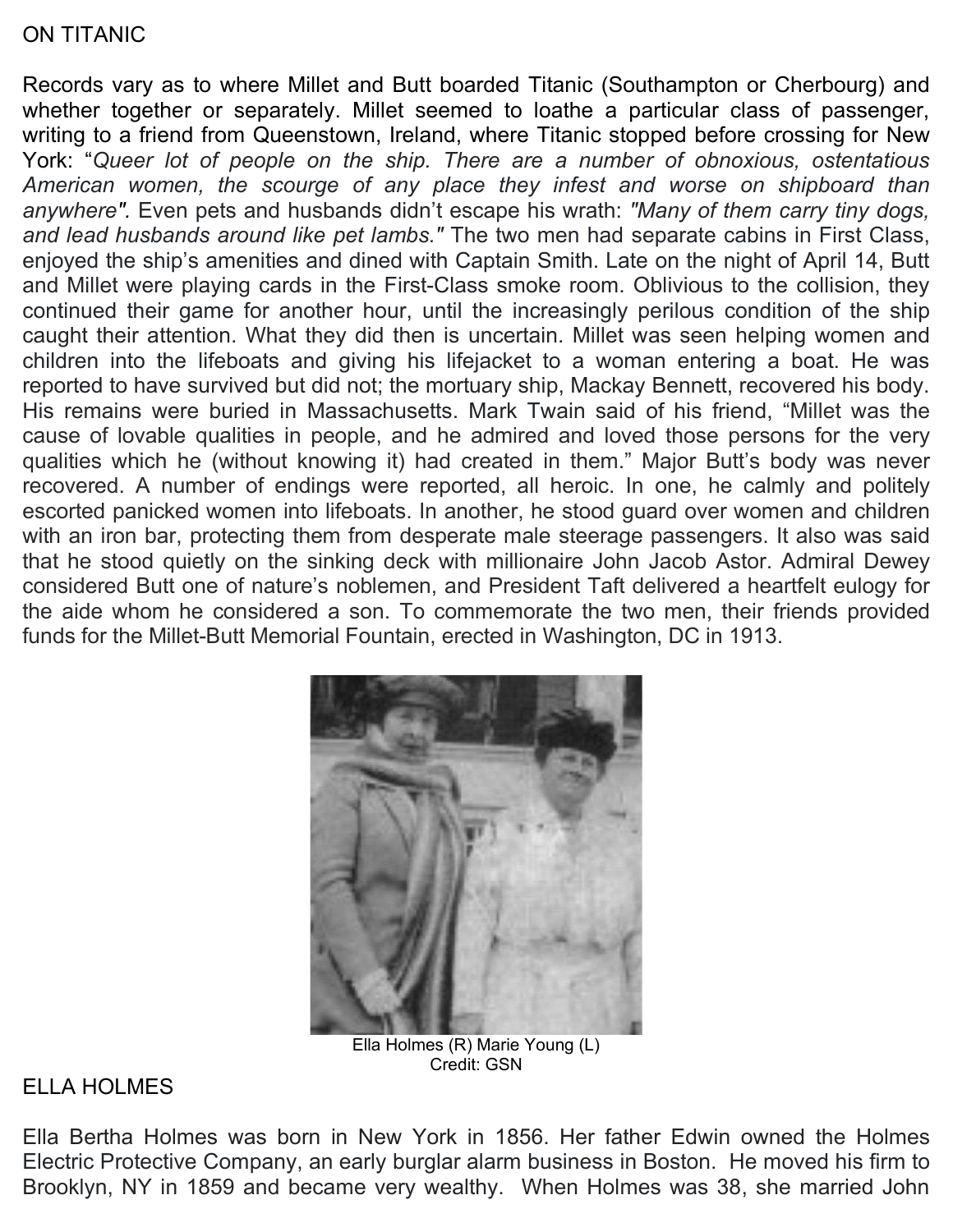Stuart White, but the childless marriage was short-lived. Stuart died a few years later at age 52, and Holmes returned to live with her parents. Considered somewhat eccentric and outspoken, Holmes began a relationship with Marie Grice Young. They lived in Westchester, NY and in New York City's Waldorf Astoria and Plaza hotels for more than 30 years, traveling the world. When Holmes died at age 86, she left her estate and a trust that would provide Young \$250 a month, a considerable sum at the time.

## MARIE YOUNG

Marie Grice Young was born in Washington, DC in 1876. Young later lived in Brooklyn, NY, went to convent schools and studied music. Her father made his fortune in mining but wrote music and was a talented baritone. After suffering a head injury, he began drinking and was committed to an asylum, eventually committing suicide. Young, a talented pianist and music teacher, was hired to tutor the children of President Theodore Roosevelt. Devoted to her mother Maggie, they lived together until her mother's death in 1910. While deep in her grief, Young met Holmes, who assumed the role of surrogate mother, and the two embarked on a lifelong relationship. After a vacation in Rome, they decided to return to New York on the Titanic. After the disaster, they returned to Westchester and eventually resumed their travels. After moving to a retirement home in Amsterdam, NY Young continued playing piano, despite worsening arthritis. She died in 1959 at age 83 and was buried in Westchester.

## ON TITANIC

The two women boarded Titanic in Cherbourg, accompanied by their maid, Nellie Bessette and manservant, Sante Righini. They were happy to reconnect with friends on board who were from Washington, DC. Holmes had injured her ankle a few days earlier and was sporting a cane provided with an electric light. They purchased some exotic French chickens, and Young asked the ship's carpenter, John Hutchinson, to take her to the hold to check on them daily. After the collision, and suspecting trouble, the four went up on deck where Holmes, Young and Bessette boarded lifeboat #8, leaving the ship about 1 AM. Mr. Righini, not permitted to board the lifeboat, was lost. The press reported that Young was the last woman from First Class to leave the ship, and that she had had a conversation with Major Butt. However, neither story was true. Knowing that Major Butt and President Taft were close, she wrote Taft to set the record straight. Tales of the women taking charge of boat #8 to return to the scene and save those in the water were also false. At the Senate inquiry, the outspoken Holmes complained about the inept and rude crew in the lifeboat, while complimenting the brave male passengers who perished. {She said that the women rowed and steered, as the stewards assigned to the boat were incapable of handling the oars.) Holmes had put her electric cane to good use, waving it wildly to signal the rescue ship, Carpathia, and draw attention to the lifeboat.